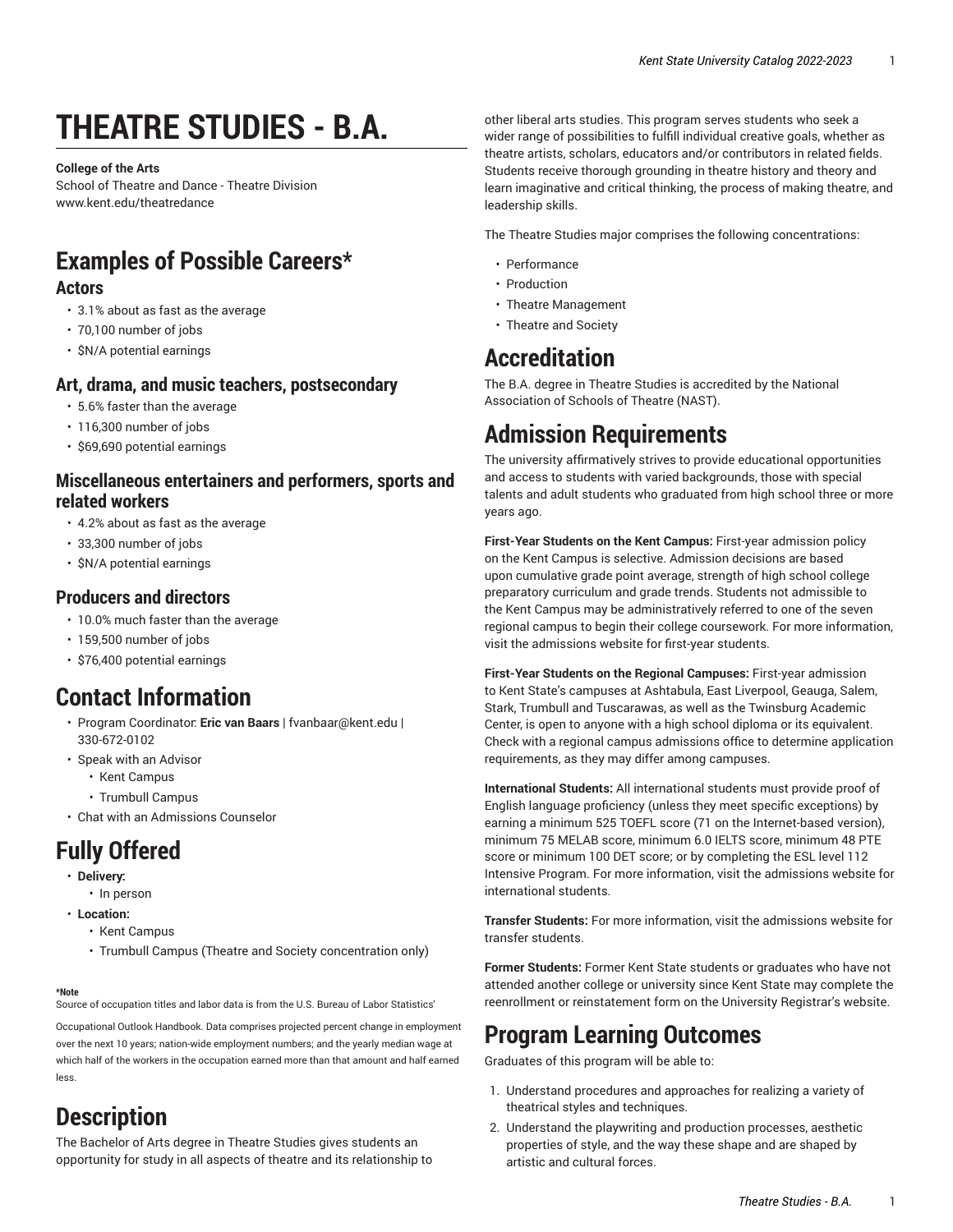- 3. Develop intermediate to advanced competence in one or more theatre specializations in creation, performance or scholarship.
- 4. Become acquainted with a diverse selection of theatre repertory, including the principal eras, genres and cultural sources.
- 5. Understand the basic process involved in mounting a theatre production through both verbal and written articulation of ideas and vocabulary, as well as in actual practice.
- 6. Form and defend value judgments about theatre.
- 7. Know common theatrical elements and the interaction of those elements through both written and practicum work.
- 8. Think conceptually and critically about text, performance and production.

### **University Requirements**

All students in a bachelor's degree program at Kent State University must complete the following university requirements for graduation.

**NOTE:** University requirements may be fulfilled in this program by specific course requirements. Please see Program Requirements for details.

| Destination Kent State: First Year Experience                                                                                    |           |
|----------------------------------------------------------------------------------------------------------------------------------|-----------|
| Course is not required for students with 25 transfer credits.<br>excluding College Credit Plus, or age 21+ at time of admission. |           |
| Diversity Domestic/Global (DIVD/DIVG)                                                                                            | 2 courses |
| Students must successfully complete one domestic and one global<br>course, of which one must be from the Kent Core.              |           |
| Experiential Learning Requirement (ELR)                                                                                          | varies    |
| Students must successfully complete one course or approved<br>experience.                                                        |           |
| Kent Core (see table below)                                                                                                      | 36-37     |
| Writing-Intensive Course (WIC)                                                                                                   | 1 course  |
| Students must earn a minimum C grade in the course.                                                                              |           |
| <b>Upper-Division Requirement</b>                                                                                                | 39        |
| Students must successfully complete 39 upper-division (numbered<br>30000 to 49999) credit hours to graduate.                     |           |
| <b>Total Credit Hour Requirement</b>                                                                                             | 120       |

### <span id="page-1-0"></span>**Kent Core Requirements**

| Kent Core Composition (KCMP)                                           |         |
|------------------------------------------------------------------------|---------|
| Kent Core Mathematics and Critical Reasoning (KMCR)                    | 3       |
| Kent Core Humanities and Fine Arts (KHUM/KFA) (min one course<br>each) | 9       |
| Kent Core Social Sciences (KSS) (must be from two disciplines)         | 6       |
| Kent Core Basic Sciences (KBS/KLAB) (must include one laboratory)      | $6 - 7$ |
| Kent Core Additional (KADL)                                            | 6       |
| <b>Total Credit Hours:</b>                                             | 36-37   |

#### **Program Requirements Major Requirements**

```
Code Title Credit
```

```
Hours
Major Requirements (courses count in major GPA)
THEA 11100 MAKING THEATRE: CULTURE AND PRACTICE 2
THEA 11303 THE ART OF ACTING THEAM 3
THEA 11722 FUNDAMENTALS OF PRODUCTION I: SCENERY,
              STAGECRAFT AND SOUND
                                                      2
```

| THEA 11723                                |                    | FUNDAMENTALS OF PRODUCTION                                                             | 1            |
|-------------------------------------------|--------------------|----------------------------------------------------------------------------------------|--------------|
|                                           |                    | <b>LABORATORY I: SCENERY</b>                                                           |              |
| <b>THEA 11724</b>                         |                    | <b>FUNDAMENTALS OF PRODUCTION</b><br>LABORATORY II: PROPS AND SCENIC ART               | $\mathbf{1}$ |
| <b>THEA 11732</b>                         |                    | FUNDAMENTALS OF PRODUCTION II:<br>COSTUMES, LIGHTING AND PROJECTIONS                   | 2            |
| <b>THEA 11733</b>                         |                    | <b>FUNDAMENTALS OF PRODUCTION</b><br><b>LABORATORY III: COSTUMES</b>                   | $\mathbf{1}$ |
| <b>THEA 11734</b>                         |                    | FUNDAMENTALS OF PRODUCTION<br>LABORATORY IV: LIGHTING, SOUND AND<br><b>PROJECTIONS</b> | 1            |
| <b>THEA 21111</b>                         |                    | <b>SCRIPT ANALYSIS</b>                                                                 | 3            |
| THEA 31110                                |                    | HISTORY OF THEATRE AND DRAMA I                                                         | 3            |
| <b>THEA 31111</b>                         |                    | HISTORY OF THEATRE AND DRAMA II                                                        | 3            |
| <b>THEA 41999</b>                         |                    | CAPSTONE PROJECT (ELR)                                                                 | 3            |
|                                           |                    | Concentration Elective (not from students' declared concentration)                     | 3            |
|                                           |                    | Practicum Electives, choose from the following:                                        | 6            |
| <b>THEA 22092</b>                         |                    | PRACTICUM: DESIGN AND TECHNOLOGY (ELR)                                                 |              |
|                                           |                    | or THEA 42092 PRACTICUM II: DESIGN AND TECHNOLOGY (ELR)                                |              |
|                                           |                    | Writing-Intensive Elective, choose from the following:                                 | 3            |
| DAN 47163                                 |                    | DANCE HISTORY II (WIC) <sup>2</sup>                                                    |              |
| <b>THEA 41026</b>                         |                    | PLAYWRITING (WIC) <sup>1,2</sup>                                                       |              |
| <b>THEA 41140</b>                         |                    | AMERICAN MUSICAL THEATRE HISTORY (WIC)                                                 |              |
|                                           |                    |                                                                                        |              |
| <b>THEA 41620</b>                         |                    | HISTORY OF PERIOD STYLES FOR THEATRE<br>DESIGNERS (WIC) <sup>2</sup>                   |              |
|                                           |                    | Theatre Electives, choose from the following:                                          | 6            |
| DAN 47163                                 |                    | DANCE HISTORY II (WIC) <sup>2</sup>                                                    |              |
| <b>THEA 41010</b>                         |                    | THEATRE AND SOCIAL CHANGE                                                              |              |
| <b>THEA 41026</b>                         |                    | PLAYWRITING (WIC) <sup>1,2</sup>                                                       |              |
| <b>THEA 41113</b>                         |                    | THEATRE IN A MULTICULTURAL AMERICA<br>(DIVD)                                           |              |
| <b>THEA 41115</b>                         |                    | LGBTQ THEATRE (DIVD)                                                                   |              |
| THEA 41130                                |                    | THEATRE AND DRAMA IN AMERICA                                                           |              |
| <b>THEA 41140</b>                         |                    | AMERICAN MUSICAL THEATRE HISTORY (WIC)                                                 |              |
|                                           | 2                  |                                                                                        |              |
| <b>THEA 41191</b>                         |                    | <b>VARIABLE CONTENT SEMINAR: THEATRE</b><br>HISTORY, LITERATURE AND THEORY 1           |              |
| <b>THEA 41620</b>                         |                    | HISTORY OF PERIOD STYLES FOR THEATRE<br>DESIGNERS (WIC) <sup>2</sup>                   |              |
|                                           |                    | Additional Requirements (courses do not count in major GPA)                            |              |
| UC 10097                                  |                    | <b>DESTINATION KENT STATE: FIRST YEAR</b><br><b>EXPERIENCE</b>                         | 1            |
| Kent Core Composition                     |                    |                                                                                        | 6            |
|                                           |                    | Kent Core Mathematics and Critical Reasoning                                           | 3            |
|                                           |                    | Kent Core Humanities and Fine Arts (minimum one course from each)                      | 9            |
|                                           |                    | Kent Core Social Sciences (must be from two disciplines)                               | 6            |
|                                           |                    | Kent Core Basic Sciences (must include one laboratory)                                 | $6 - 7$      |
| <b>Kent Core Additional</b>               |                    |                                                                                        | 6            |
|                                           |                    | General Electives (total credit hours depends on earning 120 credit                    | 19           |
|                                           |                    | hours, including 39 upper-division credit hours)                                       |              |
| <b>Concentrations</b>                     |                    |                                                                                        |              |
| Choose from the following:<br>Performance |                    |                                                                                        | 21           |
| Production                                |                    |                                                                                        |              |
|                                           |                    |                                                                                        |              |
|                                           | Theatre Management |                                                                                        |              |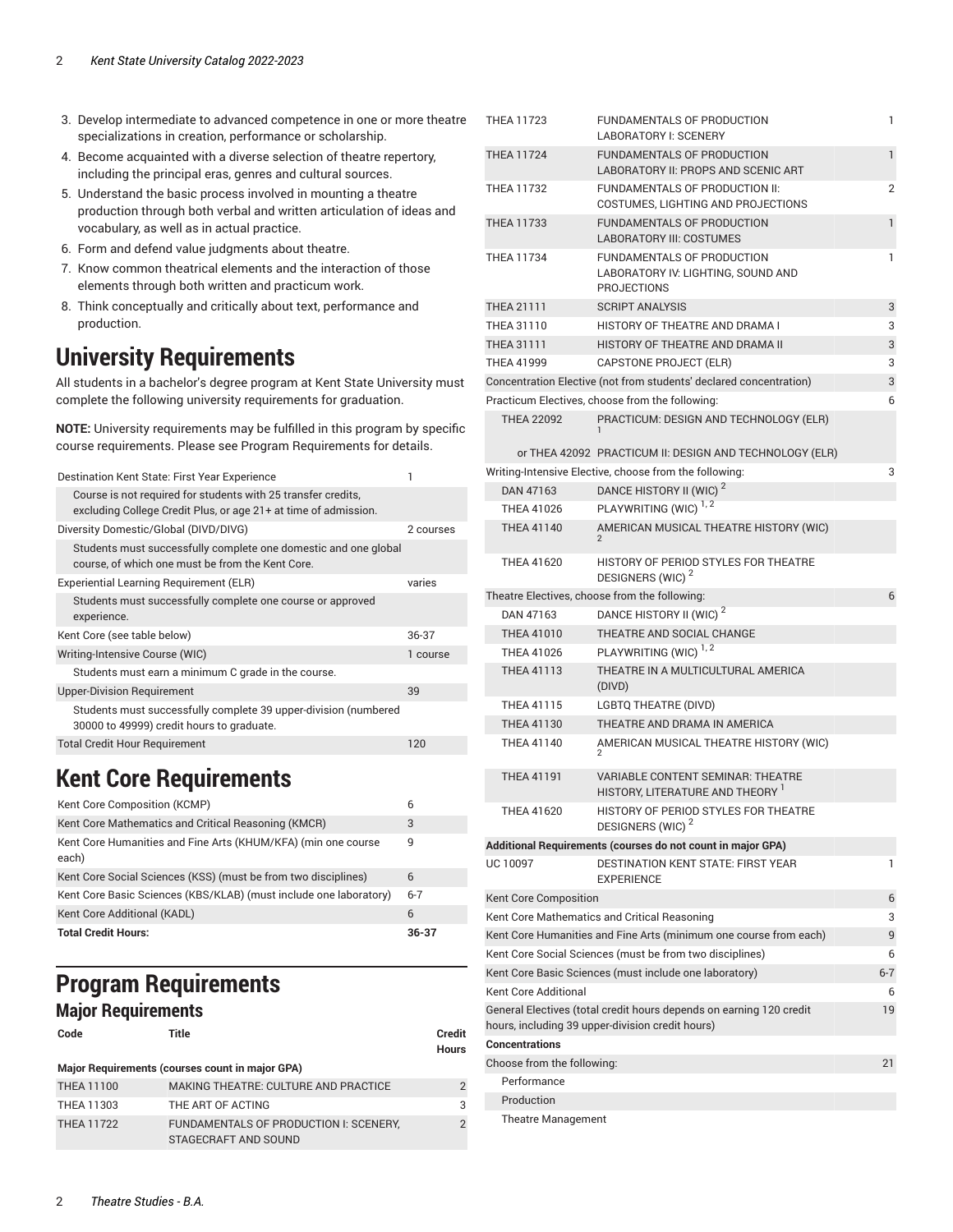| Theatre and Society                |     |
|------------------------------------|-----|
| <b>Minimum Total Credit Hours:</b> | 120 |
|                                    |     |

- $1$  Course is repeatable for credit.
- $^{\rm 2}$  A minimum C grade must be earned to fulfill writing-intensive requirement.

#### <span id="page-2-0"></span>**Performance Concentration Requirements**

| Code                                                           | <b>Title</b>                                                   | Credit<br><b>Hours</b> |  |  |  |
|----------------------------------------------------------------|----------------------------------------------------------------|------------------------|--|--|--|
| <b>Concentration Requirements (courses count in major GPA)</b> |                                                                |                        |  |  |  |
|                                                                | Concentration Electives, choose from the following:            | 21                     |  |  |  |
| THEA 21016                                                     | MAKEUP FOR STAGE AND SCREEN                                    |                        |  |  |  |
| <b>THEA 21303</b>                                              | <b>ACTING PROCESS</b>                                          |                        |  |  |  |
| <b>THEA 21700</b>                                              | MOVEMENT I                                                     |                        |  |  |  |
| <b>THEA 21800</b>                                              | VOICE I                                                        |                        |  |  |  |
| <b>THEA 22192</b>                                              | PRACTICUM I: PERFORMANCE (ELR) <sup>1</sup>                    |                        |  |  |  |
| THEA 31303                                                     | <b>CHARACTER AND SCENE STUDY I</b>                             |                        |  |  |  |
| THFA 31304                                                     | CHARACTER AND SCENE STUDY II                                   |                        |  |  |  |
| <b>THEA 31401</b>                                              | <b>DIRECTING</b>                                               |                        |  |  |  |
| THFA 31701                                                     | MOVEMENT II                                                    |                        |  |  |  |
| <b>THEA 31801</b>                                              | <b>VOICE II</b>                                                |                        |  |  |  |
| THEA 41095                                                     | SPECIAL TOPICS IN THEATRE <sup>2</sup>                         |                        |  |  |  |
| <b>THEA 41301</b>                                              | <b>ACTING FOR THE CAMERA I</b>                                 |                        |  |  |  |
| THEA 41302                                                     | <b>ACTING FOR THE CAMERA II</b>                                |                        |  |  |  |
| THEA 41305                                                     | PROFESSIONAL ASPECTS: PERFORMANCE                              |                        |  |  |  |
| <b>THEA 41308</b>                                              | MUSICAL THEATRE AUDITION                                       |                        |  |  |  |
| <b>THEA 41529</b>                                              | ADVANCED WIG AND MAKEUP TECHNIQUES-<br><b>STAGE AND SCREEN</b> |                        |  |  |  |
| <b>THEA 41702</b>                                              | MOVEMENT AND DANCE FOR ACTORS                                  |                        |  |  |  |
| <b>THEA 41802</b>                                              | ENSEMBLE SINGING FOR MUSICAL THEATRE                           |                        |  |  |  |
| <b>THEA 42192</b>                                              | PRACTICUM II: PERFORMANCE (ELR)                                |                        |  |  |  |

**Minimum Total Credit Hours: 21**

<sup>1</sup> Course is repeatable for credit.<br><sup>2</sup> THEA 41095 should be taken in variable performance seminars.

# <span id="page-2-1"></span>**Production Concentration Requirements**

| Code                                                           | Title                                                | Credit<br><b>Hours</b> |  |  |  |
|----------------------------------------------------------------|------------------------------------------------------|------------------------|--|--|--|
| <b>Concentration Requirements (courses count in major GPA)</b> |                                                      |                        |  |  |  |
|                                                                | Concentration Electives, choose from the following:  | 21                     |  |  |  |
| THFA 21016                                                     | MAKEUP FOR STAGE AND SCREEN                          |                        |  |  |  |
| <b>THEA 21201</b>                                              | INTRODUCTION TO AMERICAN MUSICAL<br><b>THFATRF</b>   |                        |  |  |  |
| THFA 21521                                                     | THEATRICAL DRAFTING                                  |                        |  |  |  |
| <b>THEA 21522</b>                                              | LIGHTING DESIGN                                      |                        |  |  |  |
| THFA 21523                                                     | COSTUME TECHNOLOGY                                   |                        |  |  |  |
| <b>THFA 21524</b>                                              | <b>COSTUME DESIGN</b>                                |                        |  |  |  |
| THFA 21526                                                     | BASIC COSTUME CONSTRUCTION                           |                        |  |  |  |
| <b>THEA 21528</b>                                              | SOUND AND PROJECTION DESIGN AND<br><b>TECHNOLOGY</b> |                        |  |  |  |
| THFA 21621                                                     | <b>SCENE PAINTING</b>                                |                        |  |  |  |
| <b>THEA 21622</b>                                              | <b>SCENE DESIGN</b>                                  |                        |  |  |  |
| THFA 21736                                                     | <b>STAGE MANAGEMENT</b>                              |                        |  |  |  |
| THFA 22092                                                     | PRACTICUM: DESIGN AND TECHNOLOGY (ELR)               |                        |  |  |  |

| <b>THEA 22192</b> | PRACTICUM I: PERFORMANCE (ELR) <sup>1</sup>                                             |
|-------------------|-----------------------------------------------------------------------------------------|
| <b>THEA 22292</b> | PRACTICUM I: THEATRE MANAGEMENT (ELR)                                                   |
| THFA 31526        | FLAT PATTFRNING FOR THEATRE                                                             |
| <b>THEA 41026</b> | PLAYWRITING (WIC) <sup>1, 2</sup>                                                       |
| <b>THFA 41027</b> | ADVANCED PLAYWRITING <sup>1</sup>                                                       |
| <b>THEA 41095</b> | SPECIAL TOPICS IN THEATRE 1, 3                                                          |
| THFA 41130        | THEATRE AND DRAMA IN AMERICA                                                            |
| <b>THEA 41140</b> | AMERICAN MUSICAL THEATRE HISTORY (WIC)<br>$\mathcal{P}$                                 |
| <b>THEA 41191</b> | <b>VARIABLE CONTENT SEMINAR: THEATRE</b><br>HISTORY. LITERATURE AND THEORY <sup>1</sup> |
| THFA 41306        | PROFESSIONAL ASPECTS: DESIGN AND<br><b>TECHNOLOGY</b>                                   |
| THFA 41531        | THEATRICAL RIGGING                                                                      |
| <b>THEA 41540</b> | DRAPING FOR THE THEATRE I                                                               |
| THEA 41560        | THEATRE FABRICATION TECHNOLOGY                                                          |
| THEA 41736        | PRODUCTION AND STAGE MANAGEMENT                                                         |
| <b>THEA 42092</b> | PRACTICUM II: DESIGN AND TECHNOLOGY<br>$(ELR)$ <sup>1</sup>                             |
| <b>THEA 42192</b> | PRACTICUM II: PERFORMANCE (ELR)                                                         |
| THFA 42292        | PRACTICUM II: THEATRE MANAGEMENT (ELR)                                                  |

#### **Minimum Total Credit Hours: 21**

 $1$  Course is repeatable for credit.

 $^{\rm 2}$  A minimum C grade must be earned to fulfill writing-intensive requirement.

 $3$  THEA 41095 should be taken in variable production seminars.

#### <span id="page-2-2"></span>**Theatre Management Concentration Requirements**

| Code              | <b>Title</b>                                                                 | Credit<br><b>Hours</b> |
|-------------------|------------------------------------------------------------------------------|------------------------|
|                   | <b>Concentration Requirements (courses count in major GPA)</b>               |                        |
|                   | Concentration Electives, choose from the following:                          | 21                     |
| DAN 47156         | <b>DANCE PRODUCTION</b>                                                      |                        |
| <b>THEA 20202</b> | MUSIC THEORY FOR MUSICAL THEATRE I                                           |                        |
| <b>THEA 20203</b> | MUSIC THEORY FOR MUSICAL THEATRE II                                          |                        |
| <b>THEA 21521</b> | THEATRICAL DRAFTING                                                          |                        |
| THFA 21522        | <b>LIGHTING DESIGN</b>                                                       |                        |
| <b>THEA 21523</b> | <b>COSTUME TECHNOLOGY</b>                                                    |                        |
| <b>THEA 21528</b> | SOUND AND PROJECTION DESIGN AND<br><b>TECHNOLOGY</b>                         |                        |
| THEA 21736        | <b>STAGE MANAGEMENT</b>                                                      |                        |
| <b>THEA 22092</b> | PRACTICUM: DESIGN AND TECHNOLOGY (ELR)<br>1.                                 |                        |
| <b>THEA 22292</b> | PRACTICUM I: THEATRE MANAGEMENT (ELR) <sup>1</sup>                           |                        |
| THEA 31401        | <b>DIRECTING</b>                                                             |                        |
| <b>THEA 41095</b> | SPECIAL TOPICS IN THEATRE <sup>2</sup>                                       |                        |
| THEA 41096        | <b>INDEPENDENT STUDY IN THEATRE</b>                                          |                        |
| <b>THEA 41191</b> | <b>VARIABLE CONTENT SEMINAR: THEATRE</b><br>HISTORY, LITERATURE AND THEORY 1 |                        |
| THEA 41306        | PROFESSIONAL ASPECTS: DESIGN AND<br><b>TECHNOLOGY</b>                        |                        |
| <b>THEA 41420</b> | <b>THEATRICAL DRAFTING II</b>                                                |                        |
| THFA 41440        | SHOP MANAGEMENT                                                              |                        |
| <b>THEA 41523</b> | SOUND DESIGN AND TECHNOLOGY I                                                |                        |
| THFA 41525        | PROPS AND CRAFTS                                                             |                        |
| <b>THEA 41527</b> | SOUND DESIGN AND TECHNOLOGY II                                               |                        |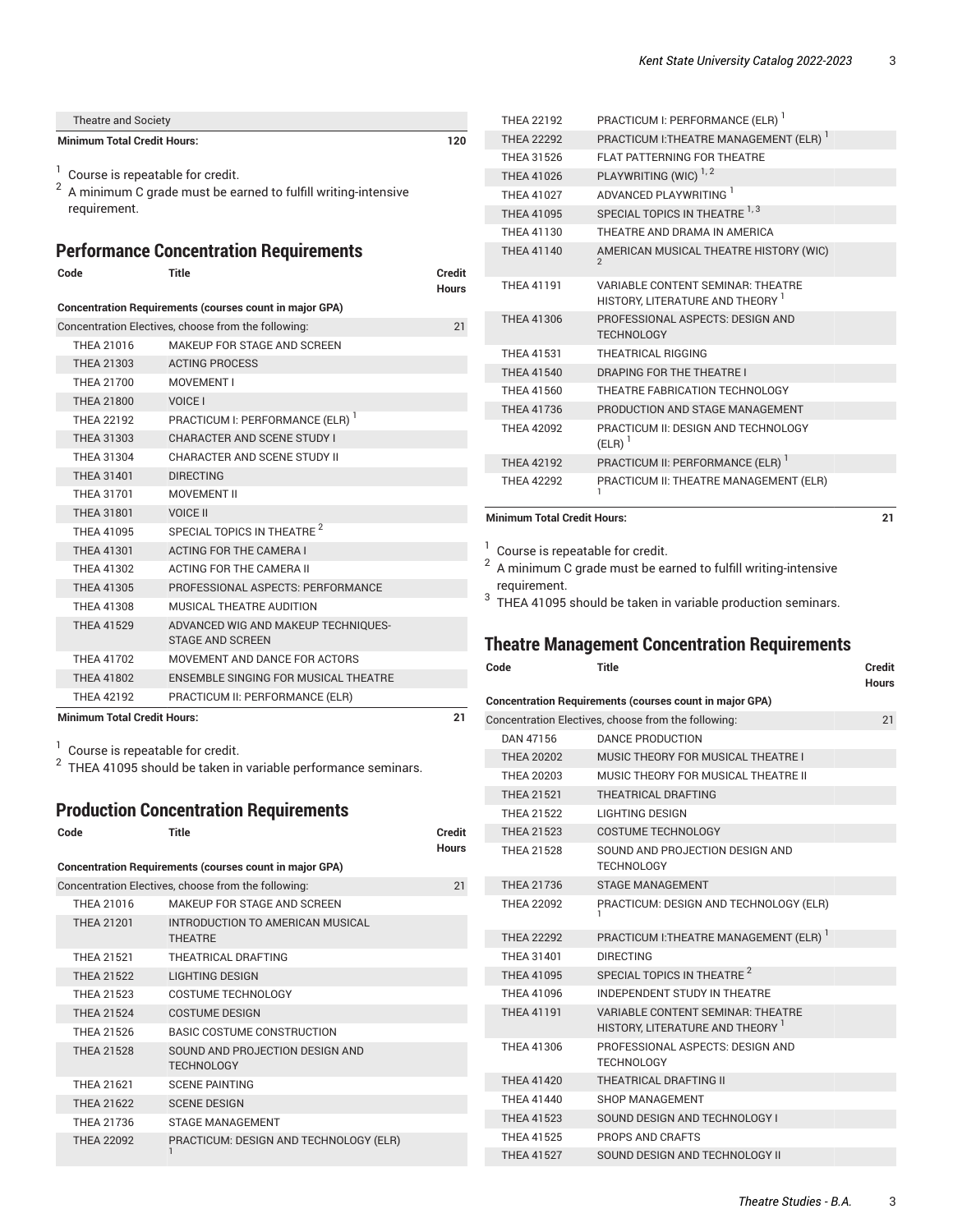| THFA 41528        | THEATRE SOUND REINFORCEMENT                                 |
|-------------------|-------------------------------------------------------------|
| THEA 41726        | <b>THEATRE MANAGEMENT</b>                                   |
| THFA 41734        | COSTUME PRODUCTION MANAGEMENT                               |
| THEA 41736        | PRODUCTION AND STAGE MANAGEMENT                             |
| THFA 42092        | PRACTICUM II: DESIGN AND TECHNOLOGY<br>$(ELR)$ <sup>1</sup> |
| <b>THEA 42292</b> | PRACTICUM II: THEATRE MANAGEMENT (ELR)                      |

**Minimum Total Credit Hours: 21**

 $1$  Course is repeatable for credit.

 $^2$  THEA 41095 should be taken in variable management seminars.

#### <span id="page-3-0"></span>**Theatre and Society Concentration Requirements**

| Code                                                           | Title                                                                | Credit<br><b>Hours</b> |  |  |
|----------------------------------------------------------------|----------------------------------------------------------------------|------------------------|--|--|
| <b>Concentration Requirements (courses count in major GPA)</b> |                                                                      |                        |  |  |
|                                                                | Concentration Electives, choose from the following:                  | 21                     |  |  |
| DAN 47063                                                      | <b>DANCE HISTORY I</b>                                               |                        |  |  |
| DAN 47163                                                      | DANCE HISTORY II (WIC) <sup>2</sup>                                  |                        |  |  |
| <b>THEA 22192</b>                                              | PRACTICUM I: PERFORMANCE (ELR) <sup>1</sup>                          |                        |  |  |
| <b>THEA 31401</b>                                              | <b>DIRECTING</b>                                                     |                        |  |  |
| <b>THEA 40091</b>                                              | VARIABLE TOPICS SEMINAR: DEVISING<br>THEATRE <sup>1</sup>            |                        |  |  |
| <b>THEA 41010</b>                                              | THEATRE AND SOCIAL CHANGE                                            |                        |  |  |
| THEA 41026                                                     | PLAYWRITING (WIC) <sup>1,2</sup>                                     |                        |  |  |
| <b>THEA 41027</b>                                              | ADVANCED PLAYWRITING <sup>1</sup>                                    |                        |  |  |
| THFA 41095                                                     | SPECIAL TOPICS IN THEATRE 1                                          |                        |  |  |
| <b>THEA 41113</b>                                              | THEATRE IN A MULTICULTURAL AMERICA<br>(DIVD)                         |                        |  |  |
| <b>THEA 41115</b>                                              | <b>LGBTQ THEATRE (DIVD)</b>                                          |                        |  |  |
| <b>THEA 41140</b>                                              | AMERICAN MUSICAL THEATRE HISTORY (WIC)                               |                        |  |  |
| THEA 41620                                                     | HISTORY OF PERIOD STYLES FOR THEATRE<br>DESIGNERS (WIC) <sup>2</sup> |                        |  |  |
| <b>THEA 42192</b>                                              | PRACTICUM II: PERFORMANCE (ELR)                                      |                        |  |  |
| <b>Minimum Total Credit Hours:</b>                             |                                                                      |                        |  |  |

1 Course is repeatable for credit.

 $^{\rm 2}$  A minimum C grade must be earned to fulfill writing-intensive requirement.

#### **Graduation Requirements**

| <b>Minimum Major GPA</b> | <b>Minimum Overall GPA</b> |
|--------------------------|----------------------------|
| 2.500                    | 2.000                      |

Г

 $\overline{a}$ 

- Students on academic probation may not participate in School of Theatre and Dance productions.
- Students may be dropped from the program for failure to maintain a 2.500 GPA.

### **Roadmap**

This roadmap is a recommended semester-by-semester plan of study for this major. However, courses designated as critical (!) must be completed in the semester listed to ensure a timely graduation.

|   | <b>Semester One</b>            |                                                                    | Credits        |
|---|--------------------------------|--------------------------------------------------------------------|----------------|
|   | THEA 11100                     | MAKING THEATRE: CULTURE AND PRACTICE                               | 2              |
|   | THEA 11303                     | THE ART OF ACTING                                                  | 3              |
|   | UC 10097                       | <b>DESTINATION KENT STATE: FIRST YEAR</b><br><b>EXPERIENCE</b>     | 1              |
|   |                                | <b>Fundamentals of Production Elective</b>                         | 3              |
|   |                                | <b>Fundamentals of Production Laboratory</b>                       | 1              |
|   | Kent Core Requirement          |                                                                    | 3              |
|   | Kent Core Requirement          |                                                                    | 3              |
|   |                                | <b>Credit Hours</b>                                                | 16             |
|   | <b>Semester Two</b>            |                                                                    |                |
|   |                                | <b>Fundamentals of Production Elective</b>                         | 3              |
|   |                                | <b>Fundamentals of Production Laboratory</b>                       | $\mathbf{1}$   |
|   | <b>Practicum Elective</b>      |                                                                    | 3              |
|   | Kent Core Requirement          |                                                                    | 3              |
|   | Kent Core Requirement          |                                                                    | 3              |
|   | <b>General Elective</b>        |                                                                    | $\overline{2}$ |
|   |                                | <b>Credit Hours</b>                                                | 15             |
|   | <b>Semester Three</b>          |                                                                    |                |
|   | <b>THEA 21111</b>              | <b>SCRIPT ANALYSIS</b>                                             | 3              |
|   | <b>Practicum Elective</b>      |                                                                    | 3              |
|   | <b>Concentration Elective</b>  |                                                                    | 3              |
|   | Kent Core Requirement          |                                                                    | 3              |
|   | <b>General Elective</b>        |                                                                    | 3              |
|   |                                | <b>Credit Hours</b>                                                | 15             |
|   | <b>Semester Four</b>           |                                                                    |                |
|   | <b>Concentration Elective</b>  |                                                                    | 3              |
|   | Kent Core Requirement          |                                                                    | 3              |
|   | Kent Core Requirement          |                                                                    | 3              |
|   | Kent Core Requirement          |                                                                    | 3              |
|   | <b>General Elective</b>        |                                                                    | 3              |
|   |                                | <b>Credit Hours</b>                                                | 15             |
|   | <b>Semester Five</b>           |                                                                    |                |
| ŗ | THEA 31110                     | HISTORY OF THEATRE AND DRAMA I                                     | 3              |
|   | <b>Concentration Elective</b>  |                                                                    | 3              |
|   |                                | Concentration Elective (not from students' declared concentration) | 3              |
|   | Kent Core Requirement          |                                                                    | 3              |
|   | <b>General Elective</b>        |                                                                    | 3              |
|   |                                | <b>Credit Hours</b>                                                | 15             |
|   | <b>Semester Six</b>            |                                                                    |                |
| ŗ | THEA 31111                     | HISTORY OF THEATRE AND DRAMA II                                    | 3              |
|   | <b>Theatre Elective</b>        |                                                                    | 3              |
|   | <b>Concentration Elective</b>  |                                                                    | 3              |
|   | Kent Core Requirement          |                                                                    | 3              |
|   | Kent Core Requirement          |                                                                    | 3              |
|   |                                | <b>Credit Hours</b>                                                | 15             |
|   | <b>Semester Seven</b>          |                                                                    |                |
|   | <b>THEA 41900</b>              | 3                                                                  |                |
|   | <b>Theatre Elective</b>        |                                                                    | 3              |
|   | <b>Concentration Elective</b>  |                                                                    | 3              |
|   | <b>General Electives</b>       |                                                                    | 6              |
|   |                                | <b>Credit Hours</b>                                                | 15             |
|   | <b>Semester Eight</b>          |                                                                    |                |
|   | <b>THEA 41900</b>              | 3                                                                  |                |
|   | <b>Theatre Elective</b>        |                                                                    | 3              |
|   | <b>Concentration Electives</b> |                                                                    | 6              |